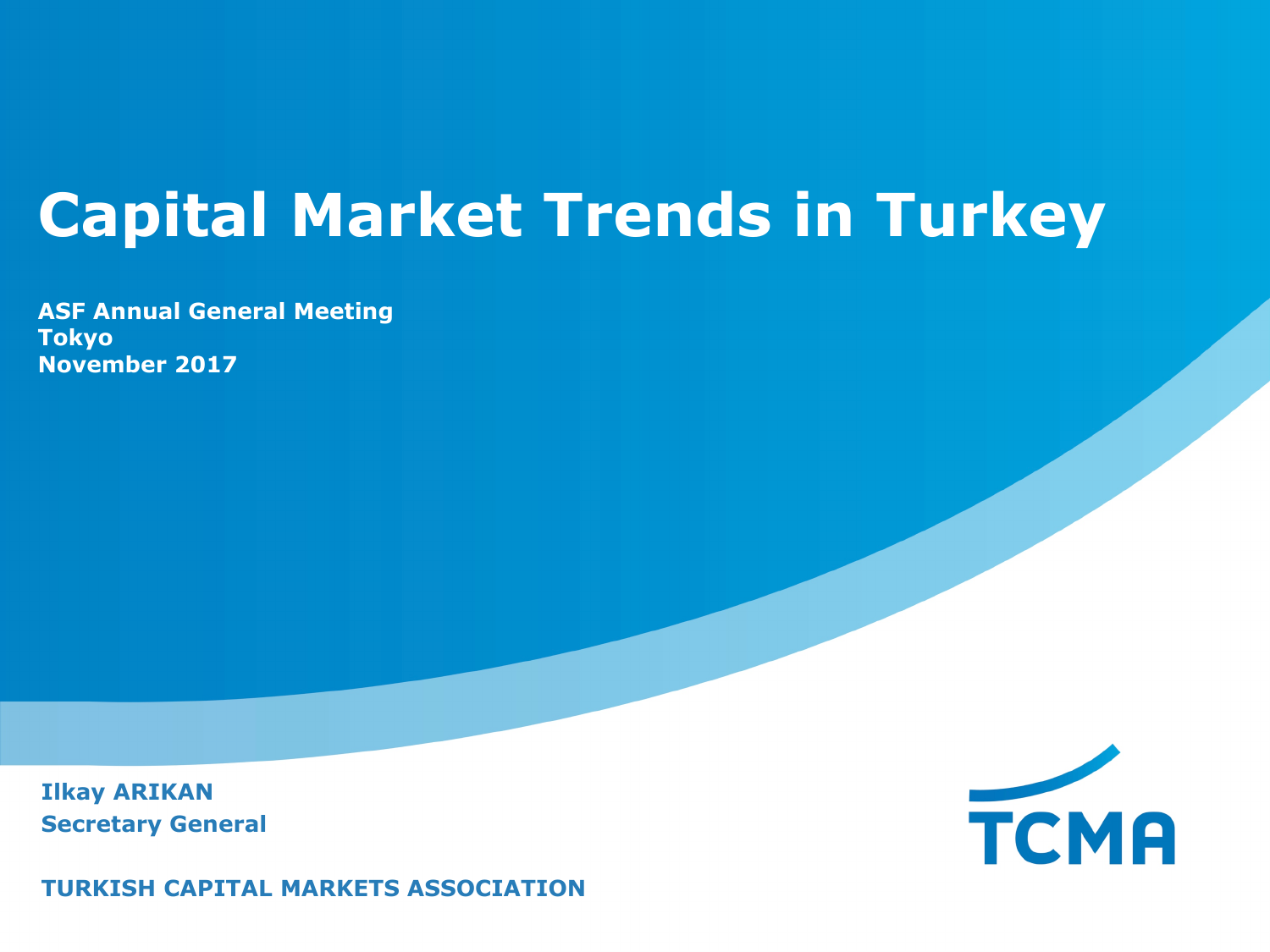- **Maximum allowed leverage ratio reduced to 10:1 from a max of 50:1**
- **Margin deposit raised to TRY 50,000 from TRY 20,000**
- **Forex volume fell by 50% yoy in 2017/06, 6 brokerage houses closed & roughly 2,000 employees laid off**
- **In 1H2017, yoy brokerage commissions unchanged: loss in forex revenue offset by stock & derivative revenues. Net income rose by 57% due to declining personnel and marketing expenses**

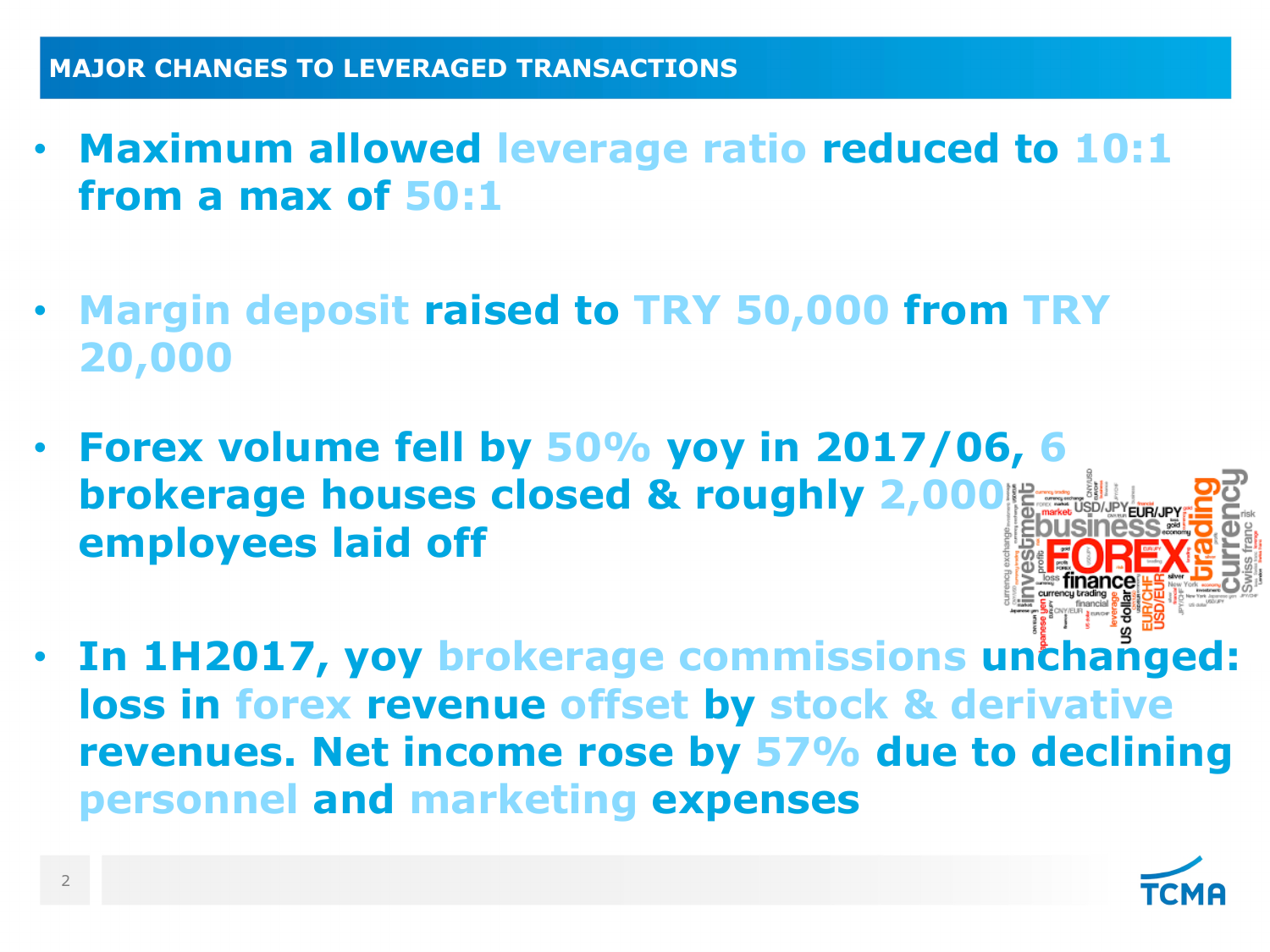#### **PRIVATE PENSION REFORM**



PP: Private pension schemes AE: Auto-enrolment Portfolio size includes government contributions.

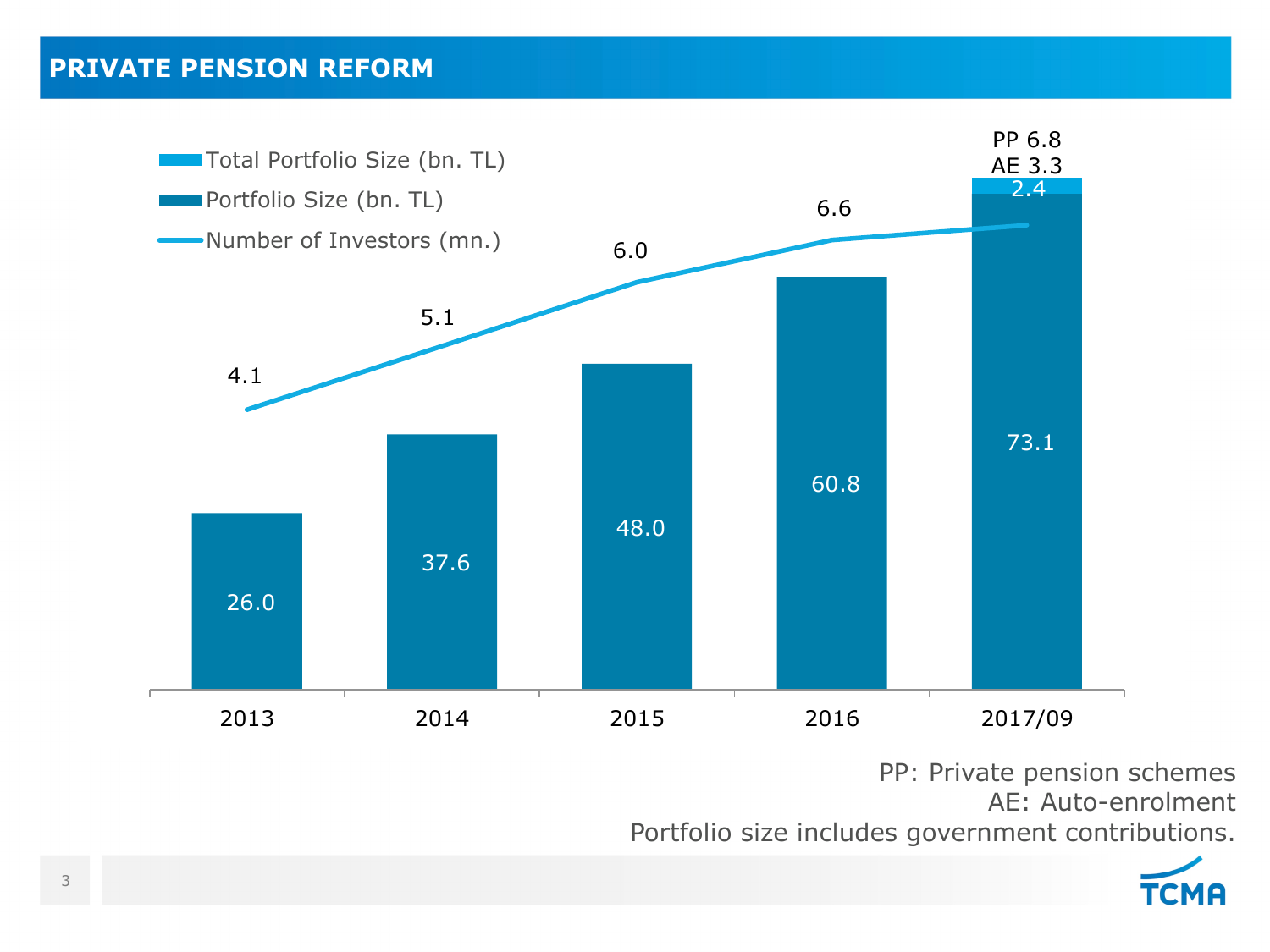### • **Real Estate Certificates**

- Structured to divide real estate projects into small shares
- Real estate industry to access financing in organized markets
- Enable real estate investments with modest savings

### • **Gold Bonds and Gold Lease Certificates**

- Bring into the economy the gold citizens keep "under" the mattress"
- Diversifying the breadth of financial instruments
- Boost savings
- 12,800 investors, 2.5 tons of gold worth of  $\sim$ \$100mn





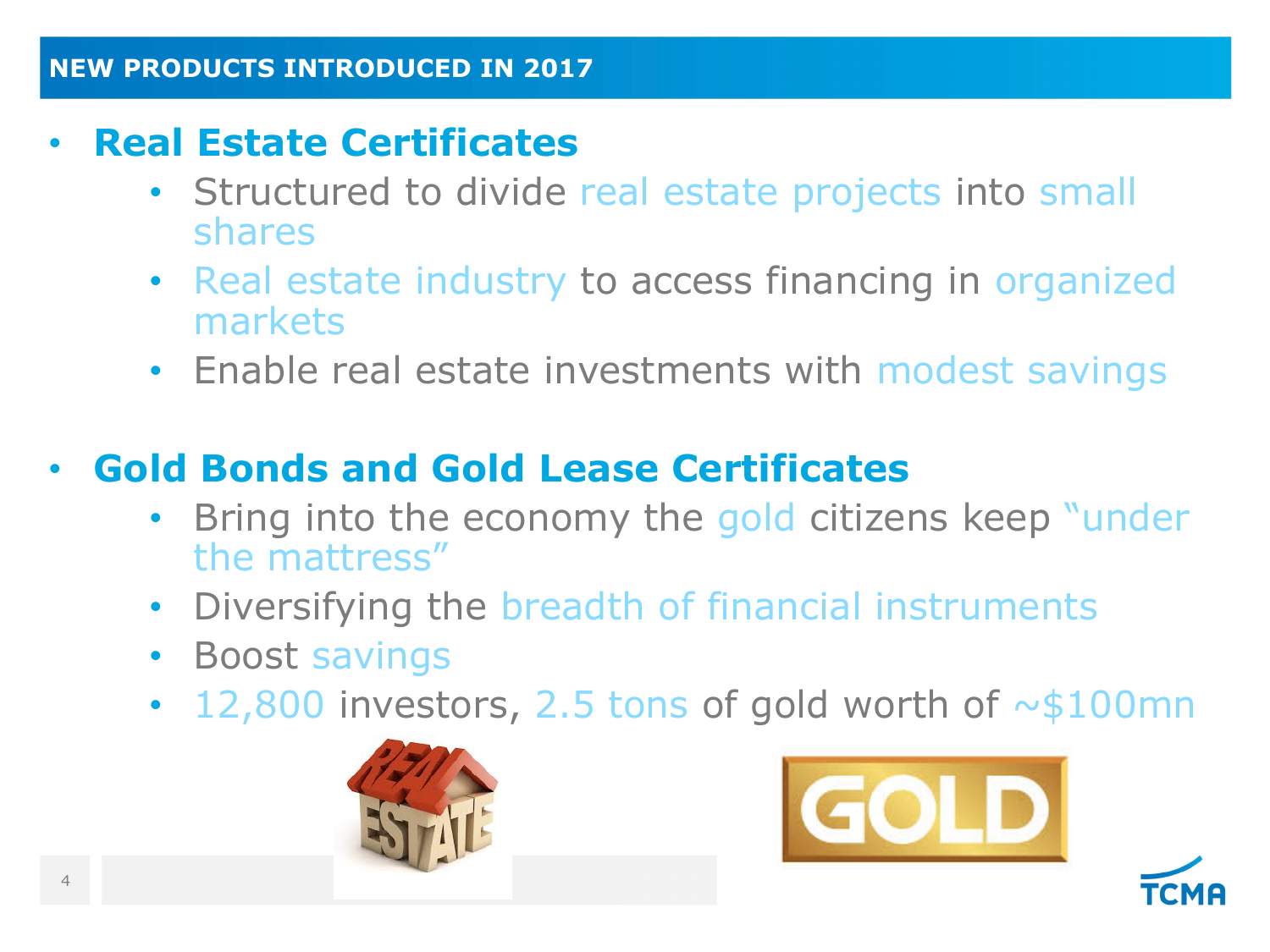• **Major public companies & lands transferred over**

**Expected outcomes:** 

- **Promote financial markets**
- **Limit market volatility and stabilize economy**
- **Support infrastructure projects**

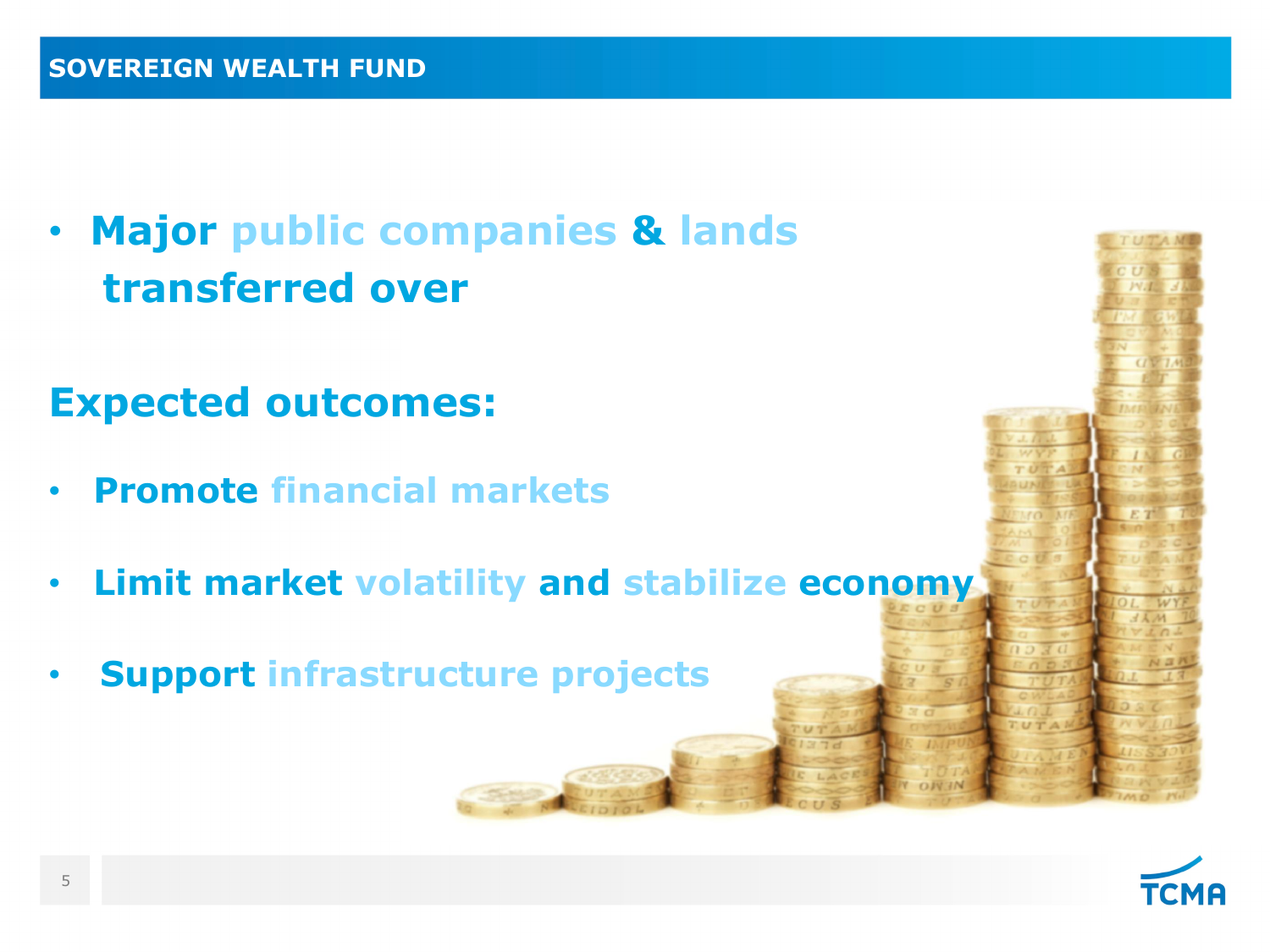- **Turkey to become key player in Islamic Finance**
- **Interest-Free Finance Coordination founded**
- **TCMA joins IFSB**



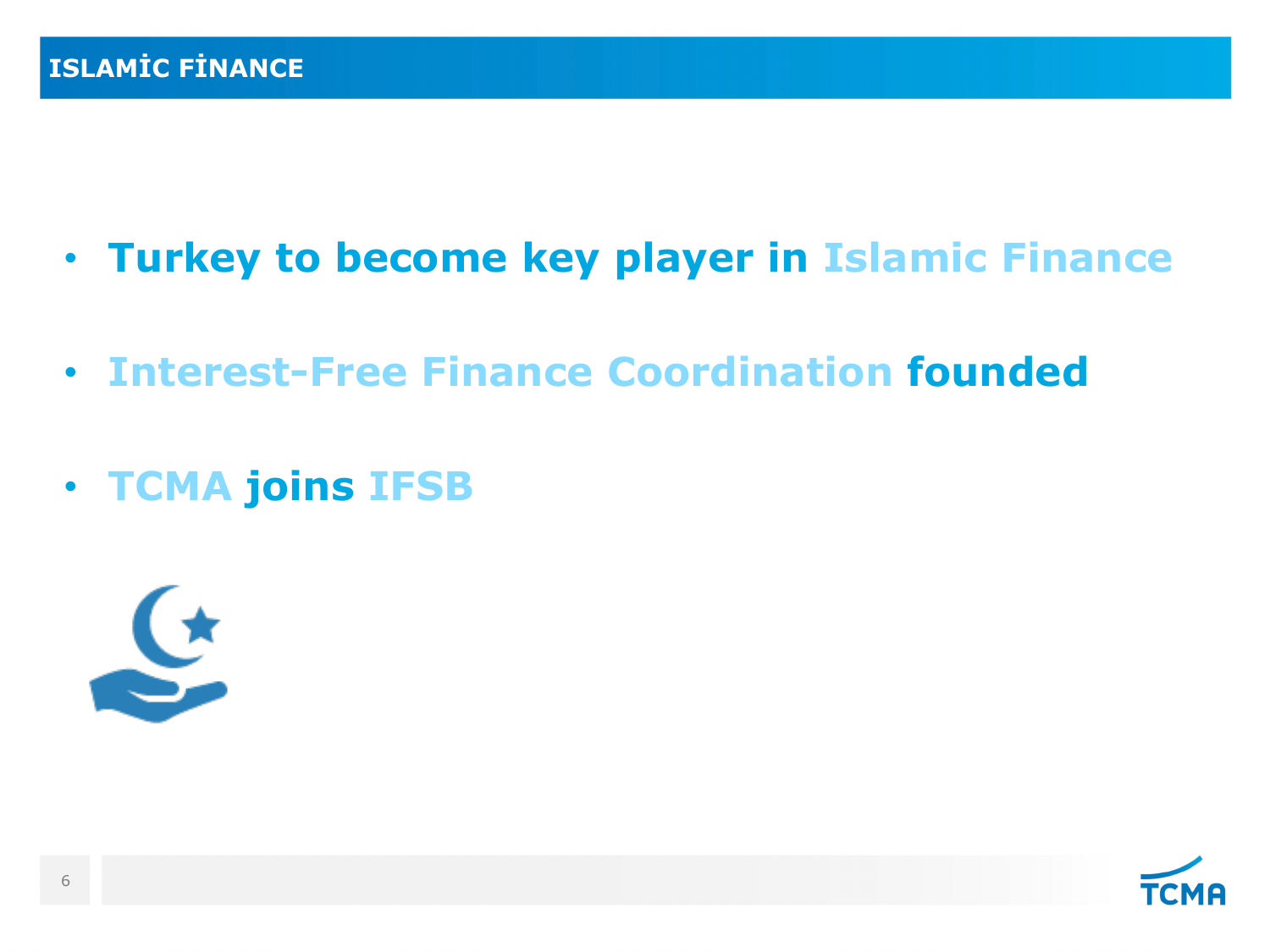#### **FUTURE OUTLOOK**



7